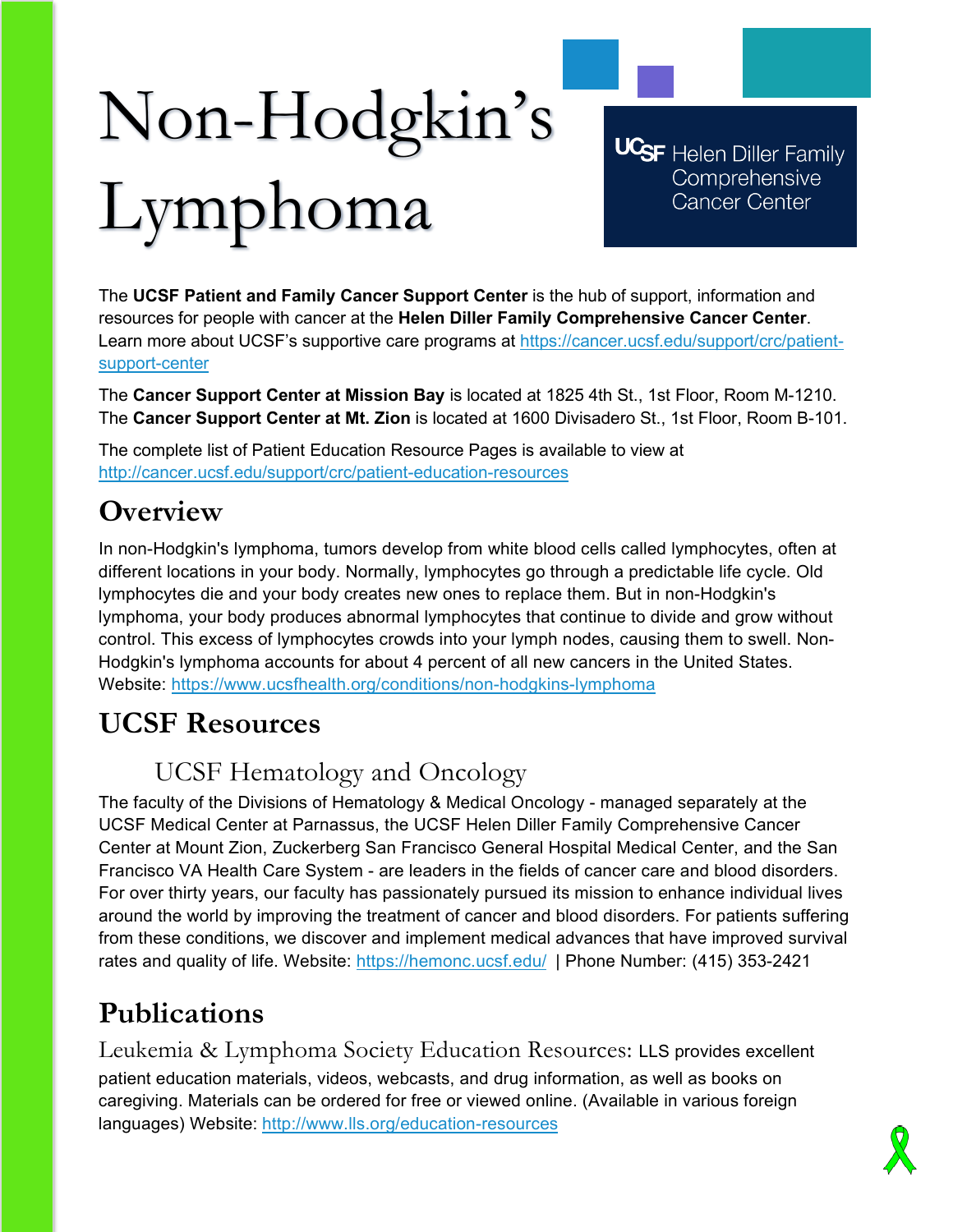# **Organizations**

## American Cancer Society (ACS) – Non-Hodgkin's Lymphoma

At the American Cancer Society, we're on a mission to free the world from cancer. Until we do, we'll be funding and conducting research, sharing expert information, supporting patients, and spreading the word about prevention. All so you can live longer — and better. Website: <https://www.cancer.org/cancer/non-hodgkin-lymphoma.html> | Phone Number: 800.227.2345

#### Cancer Support Community – Non-Hodgkin's Lymphoma

As the largest professionally led nonprofit network of cancer support worldwide, the Cancer Support Community is dedicated to ensuring that all people impacted by cancer are empowered by knowledge, strengthened by action, and sustained by community.

Website:<https://www.cancersupportcommunity.org/non-hodgkin-lymphoma> | Phone Number: 888-793-9355

## Leukemia Research Foundation – Non-Hodgkin's Lymphoma

In 1946, the Leukemia Research Foundation was established to memorialize 12-year-old Sherwin Pessin. Leukemia was a well-known but not well-understood disease. For Sherwin and thousands of other children and adults, there was no hope and no possibility for a cure. Website: <https://allbloodcancers.org/lymphoma/non-hodgkin-lymphoma/>| Phone Number: 800.955.4572

#### Leukemia & Lymphoma Society

Dedicated to curing leukemia, lymphoma, myeloma, and other blood cancers, we are now The Leukemia & Lymphoma Society (LLS), the world's largest voluntary (nonprofit) health organization dedicated to funding blood cancer research and providing education and patient services. Website:<https://www.lls.org/> | Phone Number: 800.955.4572

### Lymphoma Research Foundation - Non-Hodgkin's Lymphoma

The Lymphoma Research Foundation is the nation's largest non-profit organization devoted exclusively to funding lymphoma research and

supporting the lymphoma community through evidence-based education, support services, and resources. Website: <https://lymphoma.org/aboutlymphoma/nhl/> | Phone Number: 800-500-9976

## Medline Plus: Trusted Health Information for You - Non-Hodgkin's

 $Lymphoma$ : MedlinePlus is a service of the National Library of Medicine (NLM), the world's largest medical library, which is part of the National Institutes of Health (NIH). Website: <https://medlineplus.gov/ency/article/000581.htm>